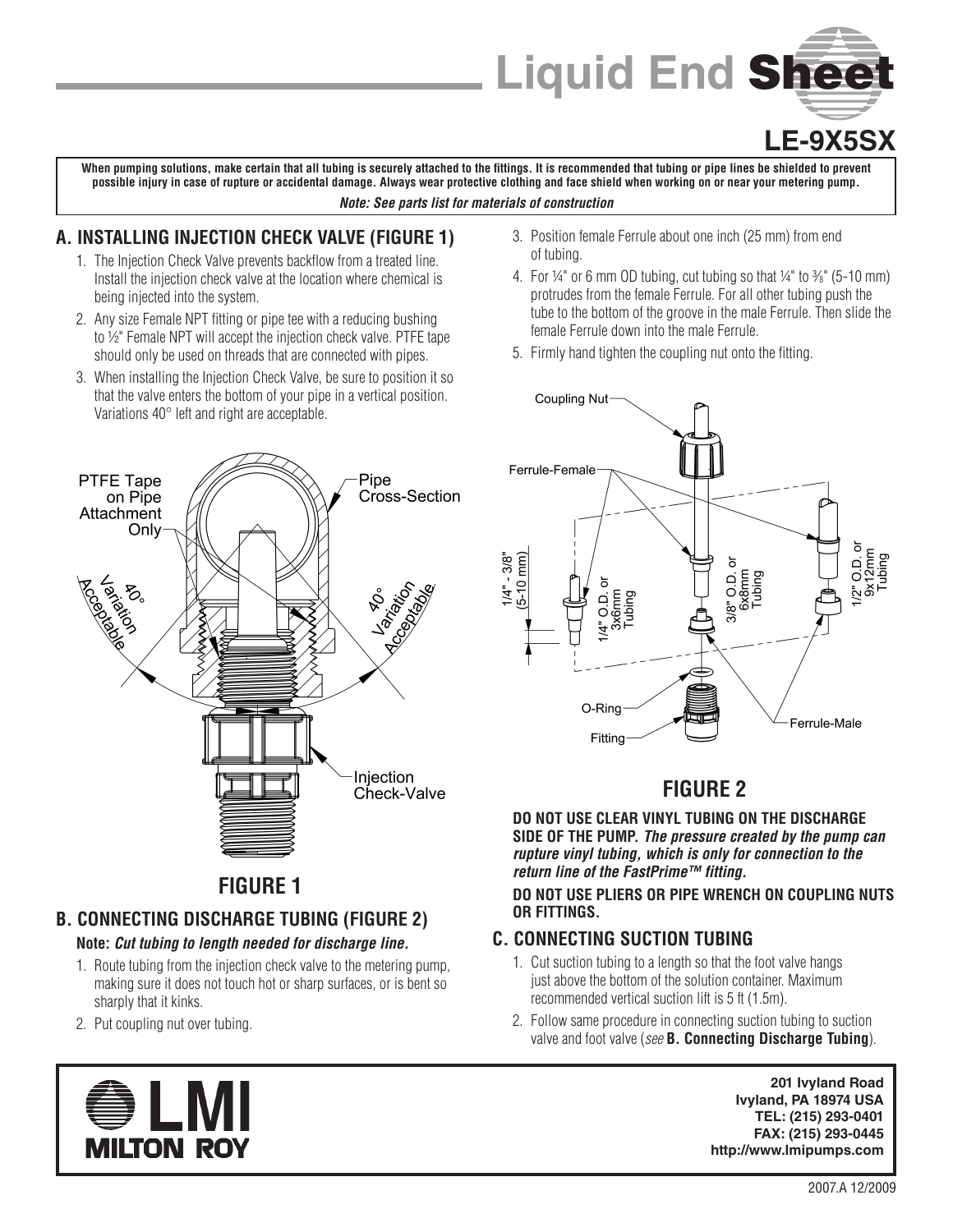# **LE-9X5SX**

| <b>Key</b>    | <b>Description</b>                     | <b>Part Number</b> | <b>QUANTITY</b> |                |                |                          |
|---------------|----------------------------------------|--------------------|-----------------|----------------|----------------|--------------------------|
| <b>Number</b> |                                        |                    | 915SX           | 925SX          | 935SX          | 945SX                    |
| 10            | Pump Head Machined FastPrime™          | 48216              | 1               |                |                |                          |
|               |                                        | 48220              |                 | 1              |                |                          |
|               |                                        | 48224              |                 |                | $\mathbf{1}$   |                          |
|               |                                        | 48228              |                 |                |                | 1                        |
| 40            | O-Ring                                 | 48591              | 5               | 5              | 5              | 5                        |
| 90            | O-Ring                                 | 39413              | 5               | 5              | 5              | 5                        |
| 100           | O-Ring                                 | 48589              | $\overline{4}$  | $\overline{4}$ | $\overline{4}$ | $\overline{\mathcal{L}}$ |
| 140           | O-Ring                                 | 48590              | 1               | 1              | 1              | 1                        |
| 150           | O-Ring                                 | 48347              | 1               | 1              | 1              | 1                        |
| 190           | Liquifram <sup>™</sup> Size Code       | 48186              | 1               |                |                |                          |
|               |                                        | 48187              |                 | $\mathbf{1}$   |                |                          |
|               |                                        | 48188              |                 |                | 1              |                          |
|               |                                        | 48189              |                 |                |                | 1                        |
| 230           | <b>Injection Check Valve Body</b>      | 48619              | 1               | 1              | 1              | 1                        |
| 250           | Ceramic Weight                         | 10322              | 1               | 1              | 1              | 1                        |
| 260           | <b>Foot Valve Coupling</b>             | 36204              | 1               | 1              | 1              | 1                        |
| 270           | <b>Foot Valve Strainer</b>             | 10123              | $\mathbf 1$     | $\mathbf{1}$   | 1              | $\mathbf{1}$             |
| 350           | Tubing, Suction & Discharge            | 25636-16           | 1               | $1*$           |                |                          |
|               | <b>9XXSI ONLY</b>                      | 10342-16           |                 | 1#             | 1              | 1                        |
|               | Tubing, Suction & Discharge            | 28636-16           | 1               | $1*$           |                |                          |
|               | 9XXSU ONLY                             | 27342-16           |                 | 1#             | 1              | 1                        |
| 352           | Tubing, FastPrime™                     | 10469-06           | 1               | 1              | 1              | 1                        |
| 354           | Tubing, 4FV                            | 25636-06           | 1               | 1              | 1              | 1                        |
| 440           | <b>Bleed Nut</b>                       | 48622              | 1               | 1              | 1              | 1                        |
| 602           | <b>Suction Check Valve</b>             | 48682              | 1               |                |                |                          |
|               |                                        | 48685              |                 | $\mathbf{1}$   | 1              | $\mathbf{1}$             |
| 603           | Cartridge Valve                        | 48545              | 4               |                |                |                          |
|               |                                        | 48546              |                 | $\overline{4}$ | 4              | $\overline{4}$           |
| 604           | FastPrime <sup>™</sup> Cartridge Valve | 48551              | 1               |                |                |                          |
|               |                                        | 48552              |                 |                |                |                          |
| 605           | FastPrime <sup>™</sup> Valve           | 48701              | 1               | $\mathbf{1}$   | 1              | $\mathbf{1}$             |
| 606           | <b>Liquid End Hardware</b>             | 48702              | 1               | 1              | 1              | 1                        |
| 607           | <b>Foot Valve</b>                      | 48726              | 1               |                |                |                          |
|               |                                        | 48727              |                 | 1              | 1              | 1                        |
| 608           | <b>Injection Valve</b>                 | 48729              | 1               | 1              | 1              | 1                        |
| 613           | <b>Tubing Connection Kit</b>           | 77382              | $\overline{4}$  | $4^*$          |                |                          |
|               | 9XXSI and 9XXSU                        | 77383              |                 | 4#             | $\overline{4}$ | $\overline{4}$           |
|               | <b>Tubing Connection Kit</b>           | 77378              | 4               | $4^*$          |                |                          |
|               | <b>9XXSM ONLY</b>                      | 77379              |                 | 4#             | $\overline{4}$ | $\overline{4}$           |
| 615           | Single Ball Check Valve Fitting        | 48790              | $\overline{c}$  | $\overline{c}$ | $\overline{c}$ | $\overline{c}$           |
| 616           | Double Ball Check Valve Fitting        | 48794              | 1               | 1              | 1              | 1                        |
| 617           | <b>Injection Valve Cartridge</b>       | 48795              | 1               | $\mathbf 1$    | 1              | 1                        |
| 620           | 4FV Assembly                           | 48801              | 1               | $1*$           |                |                          |
|               |                                        | 48756              |                 | 1#             | 1              | 1                        |
| 621           | 4FV Fitting Assembly                   | 49257              | 1               | 1              | 1              | 1                        |

# ROYTRONIC® Series A pumps

\* ROYTRONIC EXCELTM Series A+ pumps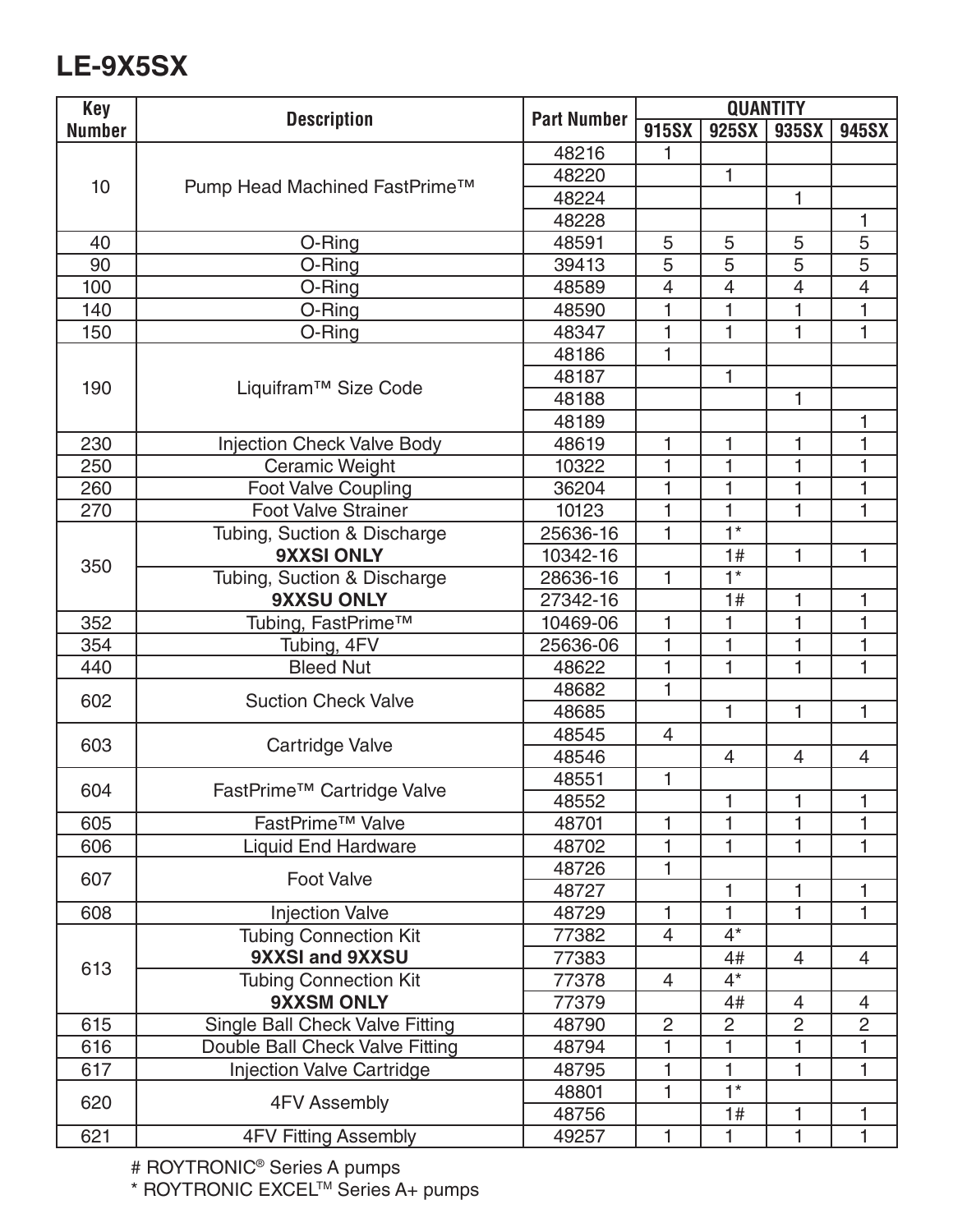